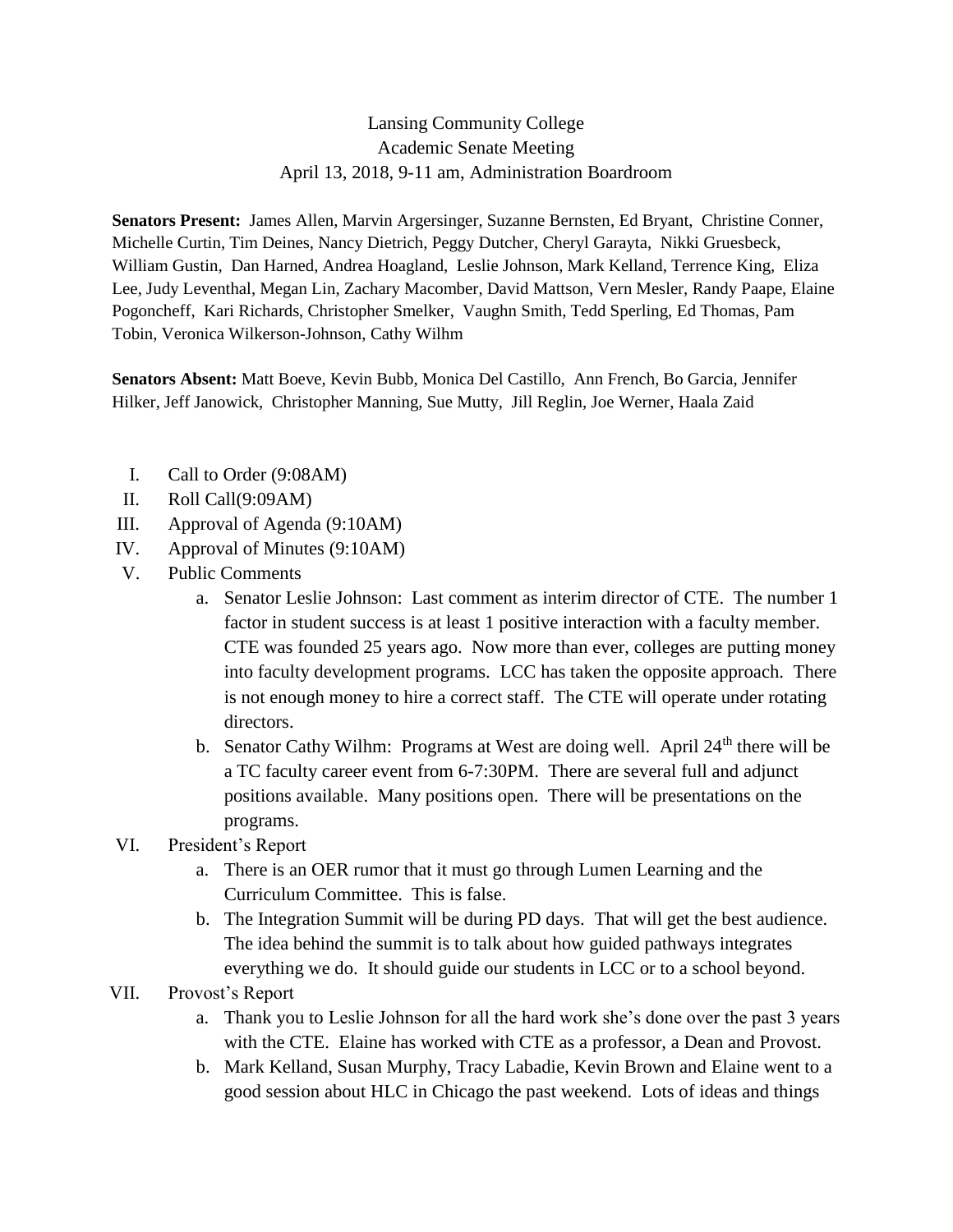we need to do for next HLC visit. We are writing a systems portfolio. Kevin Brown presented on Gateways to Completion.

- VIII. Consent Agenda Action Items
	- a. Curriculum Committee Course Recommendations
	- b. Approved without objection
- IX. Election Update (Secretary Lee)
	- a. Elections are over. There were many write in candidates which is appreciated. New Senators will begin April 27<sup>th</sup>, 2018.
		- i. Applied Manufacturing Tech Vern Mesler
		- ii. Business and Community Institute Richard Williams
		- iii. Business and Economics None
		- iv. Center for Transitional Learning Denise Warner
		- v. Communication Media and the Arts Christine Conner
		- vi. Computer Information Technology Tedd Sperling
		- vii. Design and Construction Technology Joe Barberio
		- viii. English Melissa Lucken
		- ix. Math and Computer Science –Dawn Hardin
		- x. Science Peggy Dutcher
		- xi. Tutoring Services TeAnna Taphouse
		- xii. Member at Large Joe Werner
	- b. A very special Thank You to our outgoing senators! We appreciate all the hard work they have put into the Senate.
		- i. Sue Mutty of Business and Community Institute
		- ii. Randy Paape of Business and Economics
		- iii. Chris Manning of Center for Transitional Learning
		- iv. Jill Reglin of English
		- v. Dan Harned of Math and Computer Science.
- X. Preparing for Accessibility (*Center for Student Access* Andy George, Jessica Gordon; *eLearning* - Kara Christensen, Chris Richards)
	- a. Senator Mark Kelland: Today will be a combination of getting some information and then breaking up into groups and discussion with the experts. The goal is to be able to go to our constituents and get questions and needs to bring back to the Senate. We need to identify actual support for faculty. For full time faculty this is part of our 32 days. For adjuncts that is part of their own time. This needs to be discussed.
	- b. Jessica Gordon: ADA 504 coordinator. Excited about accessibility initiative. Please go back and reassure constituents that the sky is not falling. It makes everything more usable for everyone, not just people with disabilities. 11% of college students have disabilities but not all register or want accommodations. About 600 students at LCC are registered for accommodations. The top three disabilities are invisible: learning disabilities, ADHD, anxiety, etc.. It is ethical and the college must comply with these laws in order to receive federal funding.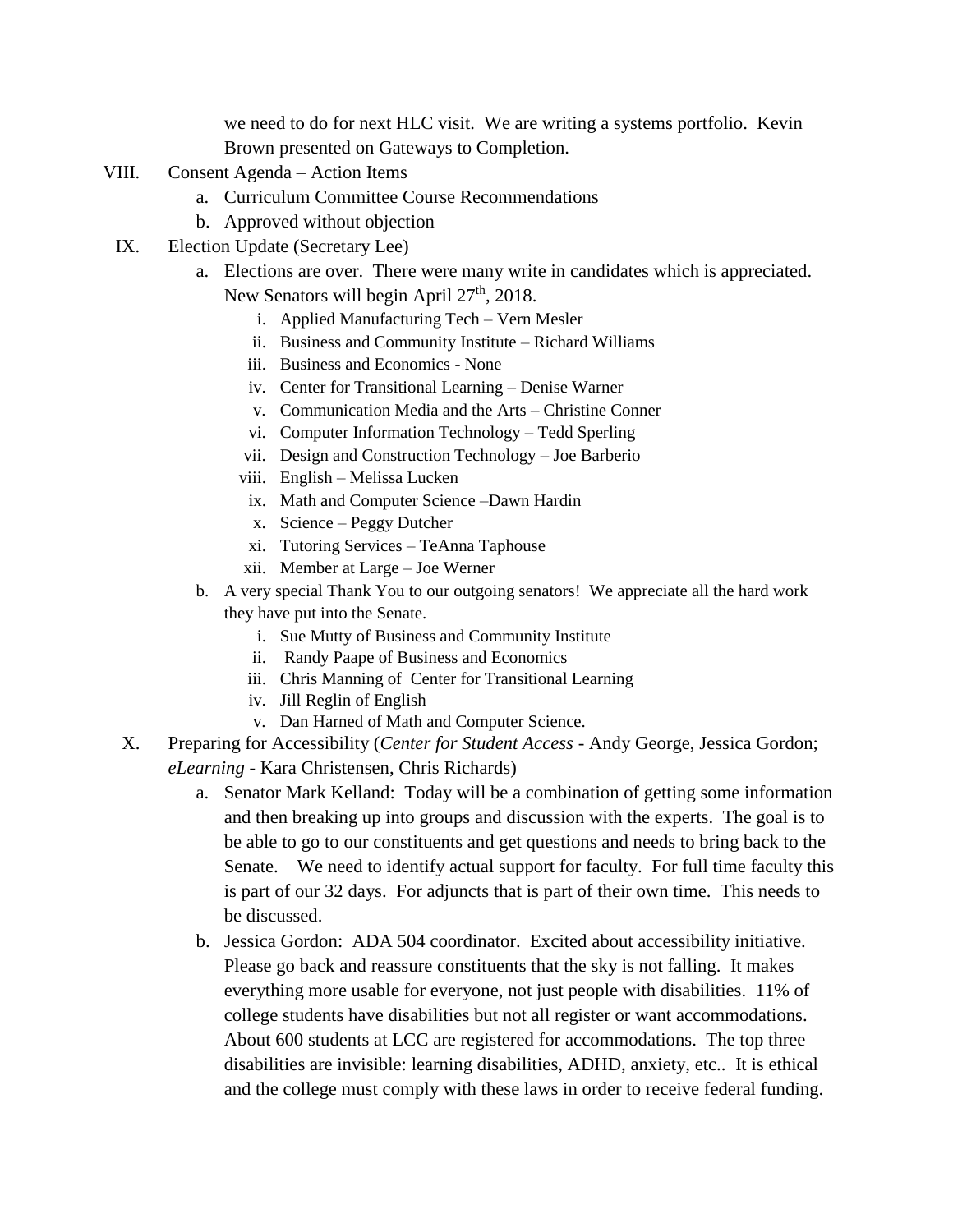- c. Andy George: The Center for Student Access provides various services to students' disabilities at LCC. In class readers, sign language interpreters and real time captioning, text books in alternative format, braille and tactile graphics, etc. Accessibility Checks are built into Microsoft Office products and Adobe acrobat can help identify potential issues. Hover over images on websites or in PDFs to check for complete and logical Alternative Text. Give additional contact to a picture. Make sure that hyperlink text is descriptive enough so a user knows where it will take them. Avoid phrases like "click here" and "this link". Look for captions and transcripts in videos and podcasts. Use accessibility checkers to ensure documents/webpages have logical heading structures. Headings are also easy to fix in Microsoft Word by using the Styles menu on the Home tab.
- d. Chris Richards: D2L webpages are the most accessible document type in D2L. D2L Tools-quizzes, discussion boards, Dropbox are all accessible. Accessibility Tools: Read speaker/doc reader, accessibility checker, insert image-alternative text, document templates, Kaltura closed captioning. Items uploaded into D2L need to be accessible prior to being uploaded.
- e. Kara Christensen: CMS accessibility Check list is available. CMS Accessibility Revision Plan was sent out. Training consists of 4 modules, about accessibility, CMA accessibility checklist, CMA accessibility revision plan, accessibility support tools and LCC resources. Piloted the revision and checklist with faculty with success. WE are trying to make this as easy for you as possible. Training should come out May 11. Short videos will be available to help.
- f. <http://lcc.edu/accessibilty/><http://www.lcc.edu/cte/><http://elearing.openlcc.net/>
- g. May 2018 professional Development Days, workshops, e-learning academic office hours, department meetings schedule 1-1's, CMS accessibility checklist and revision plan training f-2-f and online options.
- h. Senator James Allen: Had a student that was visually impair, in a wheelchair, and had anxietyin HSH. Are we doing this student a disservice by allowing her to continue in a field in which she most likely will not be hired?
- i. Jessica Gordon: Students have to be qualified for accessibility. For example, there is a student who just failed her class because she was having anxiety attacks. They have the right to make the decision to continue in a field that may not accept them. We have a blind and deaf student in massage therapy right now.
- j. Senator Mark Kelland: Vice President Lisa Webb Sharp said we are going to give them the opportunity if they want to try.
- k. Senator Christine Conner: My quizzes have a lot of images. Where do you draw the line on being descriptive and giving away answers?
- l. Jessica Gordon: Essential elements you do not want to put in there.
- m. Andy George: Think about what the purpose of the image is. If it's identifying essential pieces of fashion. You can describe it as a Donna Karen without saying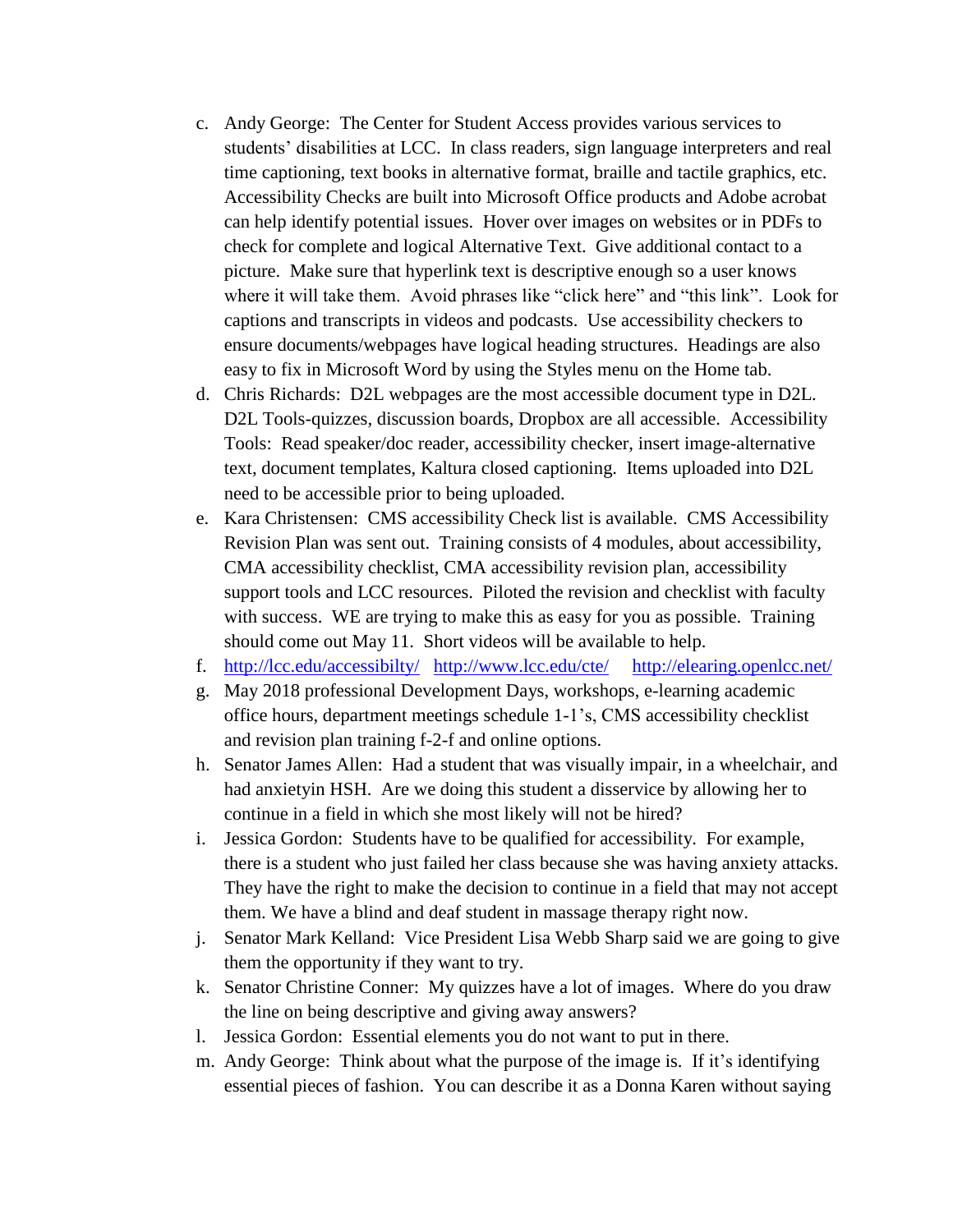cardigan etc. Giving characteristics that a sighted student would take advantage of isn't necessary.

- a. Senator Dave Mattson: How many documents need to be converted? Colleague says about an hour per document. His analysis of 3 classes he teaches yielded about 300 documents for those three classes. Our program has 37 courses. If his average holds true for all of our courses, it would take me 13 years to convert all of those documents using my 32 days.
- b. Andy George: Everything that is given to students should be accessible. Everything that is on D2L or on the server. We remediate textbooks for students, so we could possibly do course packets. Everything that is reachable by students or public on LCC website needs to be accessible.
- c. Senator Peggy Dutcher: Have you worked with third party accredited programs whose program does not allow certain persons with disabilities to complete? Example, a blind student cannot get into surgical technician program.
- d. Jessica Gordon: Students need to be qualified to go into a program. Extended test time is different than a blind surgical tech student. A student with dyslexia might still use screen reading. So all documents need to be accessible not just for the blind but for all students within reason.
- e. Senator Peggy Dutcher: Thank you for using the word reasonable. It is in the law that the accommodations must be reasonable.
- XI. Break into groups and have discussions with the presenters.
	- a. Senator Leslie Johnson: There is a goal, but colleges that do this have a set of rules and guidelines. When/will a policy be put forward? This body needs to do that. Faculty want to do this but the schedule was not brought to the Senate for approval. Shared governance needs to be brought back again. We need to talk about these policies and procedures.
	- b. Senator Terrance King: On the same tasks forces as Leslie. A plan needs to come forward. Does not want a misrepresentation here. The task force is not reluctant to come forward, we just want to make sure the plan is as comprehensive as possible before coming forward
	- c. Jim Luke: Echoes the concern that there is a lack of policy. It becomes clear that there is a lot of terminology that is not clear. We've been hammering at people all year, you have to get accessible and it's your responsibility. We have not heard an intelligent plan that includes resources, dates, or strategy. There may be one but it has not been communicated. There are some serious issues in certain fields and we are now afraid faculty are getting labeled trouble makers.
	- d. Senator Peggy Dutcher: The Senate may have a member or two on committees. One of their responsibilities is to bring back agenda items. Just because we have one or two members on the committees that does not mean we have senate representation. This does not count as Senate input. These issues need to be